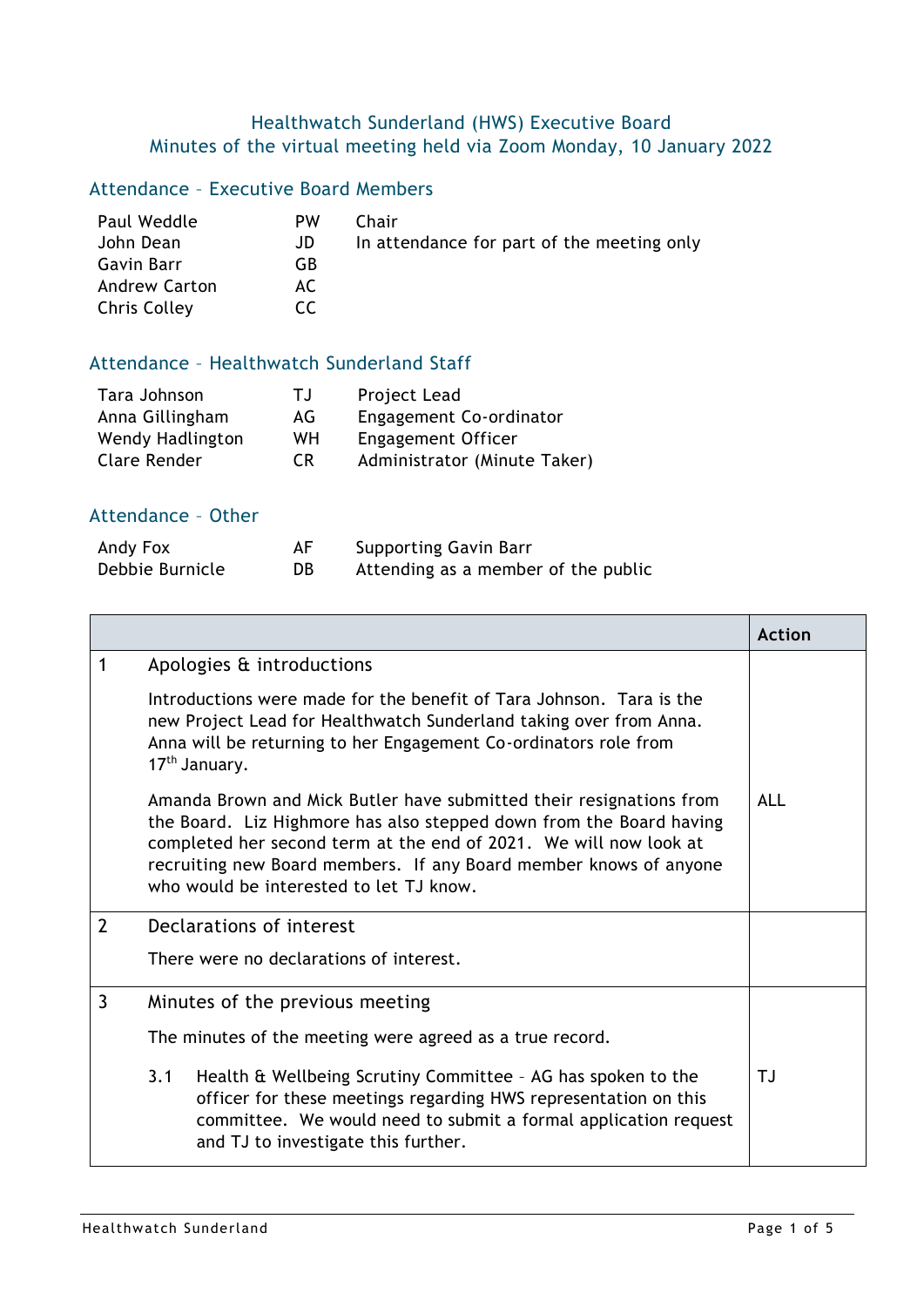|                |                                                                                                                                                                                                                                                                                                                                                                 |                                                                                                                                                                                                                                             | <b>Action</b>    |
|----------------|-----------------------------------------------------------------------------------------------------------------------------------------------------------------------------------------------------------------------------------------------------------------------------------------------------------------------------------------------------------------|---------------------------------------------------------------------------------------------------------------------------------------------------------------------------------------------------------------------------------------------|------------------|
| $\overline{4}$ | Safeguarding                                                                                                                                                                                                                                                                                                                                                    |                                                                                                                                                                                                                                             |                  |
|                | months.                                                                                                                                                                                                                                                                                                                                                         | AG reported that no safeguarding issues were raised in the last few                                                                                                                                                                         |                  |
| 5              |                                                                                                                                                                                                                                                                                                                                                                 | External board meetings attended                                                                                                                                                                                                            |                  |
|                |                                                                                                                                                                                                                                                                                                                                                                 | AG reminded the Board of the importance of sharing all intelligence<br>gathered at meetings attended as a HW Board representative.                                                                                                          | <b>ALL</b>       |
|                | There are several meetings we are asked to attend where we do not have<br>a representative. A list of these meetings has been re-circulated to the<br>Board and all Board members asked to take a look and let TJ know if they<br>have the capacity to attend. Can Board members also update CR with<br>upcoming meeting dates for the meetings they do attend. |                                                                                                                                                                                                                                             | <b>ALL Board</b> |
|                | • Best Start in Life - CC said she is unable to attend this meeting as it is<br>being held virtually on Microsoft Teams and she does not have this<br>application. AG said that she would look to see if there are any other<br>meetings that would be more suitable for her.                                                                                   |                                                                                                                                                                                                                                             |                  |
|                | • PW said that he has the capacity to attend more meetings if necessary.<br>PW and TJ to discuss representation at the vacant meetings.                                                                                                                                                                                                                         |                                                                                                                                                                                                                                             | TJ / PW          |
|                | • Mental Health, Learning Disabilities and Autism Programme Board - GB<br>said he is unable to attend this meeting. AG said a meeting will be<br>arranged to discuss possible alternative meetings that might be more<br>suitable for him. TJ to meet with GB to look at an alternative meeting.                                                                |                                                                                                                                                                                                                                             | TJ/GB/<br>AF     |
|                |                                                                                                                                                                                                                                                                                                                                                                 | Outbreak Control Board - JD reported that concerns have been raised at<br>the high numbers of infection rates however the hospitals seem to be<br>coping at the moment.                                                                     |                  |
| 6              | Team Update                                                                                                                                                                                                                                                                                                                                                     |                                                                                                                                                                                                                                             |                  |
|                | The team update paper was circulated to the Board prior to the meeting.<br>The Board were given the opportunity to ask questions relating to the<br>update.                                                                                                                                                                                                     |                                                                                                                                                                                                                                             |                  |
|                | 6.1                                                                                                                                                                                                                                                                                                                                                             | All Together Better (ATB) engagement work - the main report has<br>now been published and is available on our website. The five<br>area-based reports have not been published but will be shared<br>with the relevant area networks by ATB. |                  |
|                |                                                                                                                                                                                                                                                                                                                                                                 | After a discussion it was agreed by the Board at the end of this<br>month to follow up how the findings from our report will be<br>utilised by ATB in their future delivery plans. TJ to work with the<br>Board on this action.             | TJ/Board         |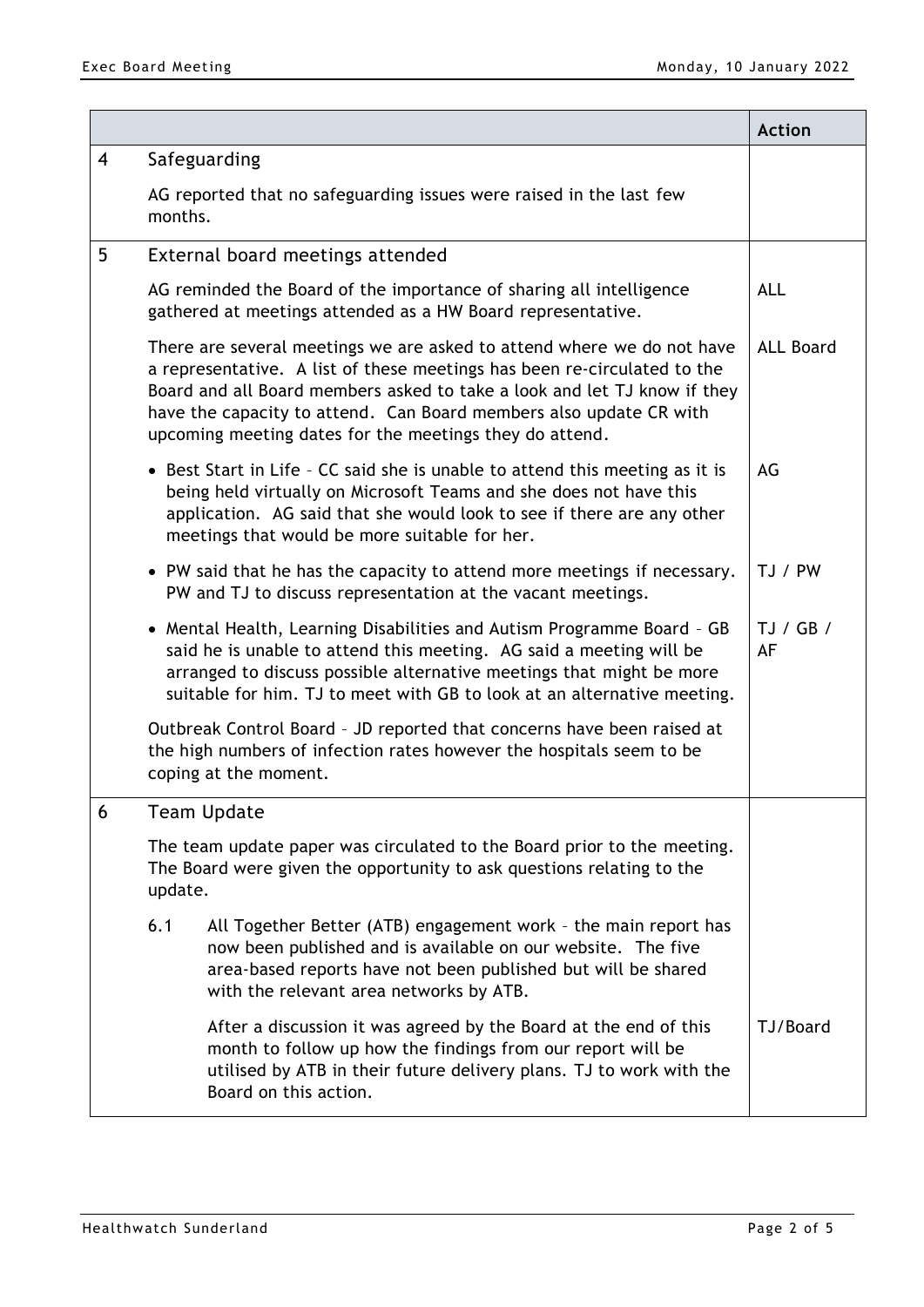|   |     |                                                                                                                                                                                                                                                                                                                                                                                                                                                                                                                                                                                                                                                                                                                      | <b>Action</b> |
|---|-----|----------------------------------------------------------------------------------------------------------------------------------------------------------------------------------------------------------------------------------------------------------------------------------------------------------------------------------------------------------------------------------------------------------------------------------------------------------------------------------------------------------------------------------------------------------------------------------------------------------------------------------------------------------------------------------------------------------------------|---------------|
|   | 6.2 | BAME community - WH updated the group on a meeting held with<br>Sunderland City Council/Sunderland Care & Support, the<br>Sunderland Bangladeshi & International Centre (SBIC) and HWS.<br>This meeting discussed the inequalities and cultural differences<br>that the BAME community felt were unacceptable in some services<br>and made them feel they could not access them. As a result of<br>this meeting Sunderland City Council/Sunderland Care & Support<br>agreed to talk with the people from different ethnic backgrounds<br>about some key services that they can access and how to access<br>them. This will involve a series of 'show and tell' sessions and<br>cultural awareness training sessions. |               |
|   | 6.3 | Pharmaceutical Needs Assessment - we have been asked to<br>support this piece of work. This work will start in the new year.                                                                                                                                                                                                                                                                                                                                                                                                                                                                                                                                                                                         |               |
|   | 6.4 | Engagement team: out and about - the engagement team started<br>to get out and about again in the last few months however due to<br>the rise in the covid infection rates we have had to move all our<br>meetings on-line.                                                                                                                                                                                                                                                                                                                                                                                                                                                                                           |               |
|   | 6.5 | Nominate a star - through our ATB work and our pharmacy survey<br>we have highlighted three local pharmacies for our nominate a<br>star award. However, due to the rise in the covid infection rates<br>we have been unable to present the pharmacies with their award.<br>We will do this however when we are able to.                                                                                                                                                                                                                                                                                                                                                                                              |               |
|   | 6.6 | Social media officer - we have recruited Jemma Wilkinson-Rush as<br>a part-time social media officer on a casual contract. Jemma is<br>helping us with all our social media, eg Facebook, Twitter,<br>Instagram, and also our newsletters.                                                                                                                                                                                                                                                                                                                                                                                                                                                                           |               |
| 7 |     | Work plan Update                                                                                                                                                                                                                                                                                                                                                                                                                                                                                                                                                                                                                                                                                                     |               |
|   | 7.1 | Domiciliary care - Due to COVID-19 this work is delayed.                                                                                                                                                                                                                                                                                                                                                                                                                                                                                                                                                                                                                                                             |               |
|   | 7.2 | Carers and the impact of COVID-19 - a working group is being<br>developed and PW has agreed to be part of this group. Meetings<br>have been arranged with some carers groups to explore options.                                                                                                                                                                                                                                                                                                                                                                                                                                                                                                                     |               |
|   | 7.3 | New work plan for 2022/2023 - we now need to discuss what items<br>we would like to be on our work plan for 2022/2023. TJ to work<br>with the team to pull together some possible options which will<br>be shared with the Board in February for final agreement. This<br>list will then be used to share with the public who will vote on the<br>options during March.                                                                                                                                                                                                                                                                                                                                              | TJ            |
|   |     | Our young volunteers will develop their own work plan based<br>around the outcome of their survey which will establish what<br>young people across the city feel is most important and should be<br>our priority.                                                                                                                                                                                                                                                                                                                                                                                                                                                                                                    |               |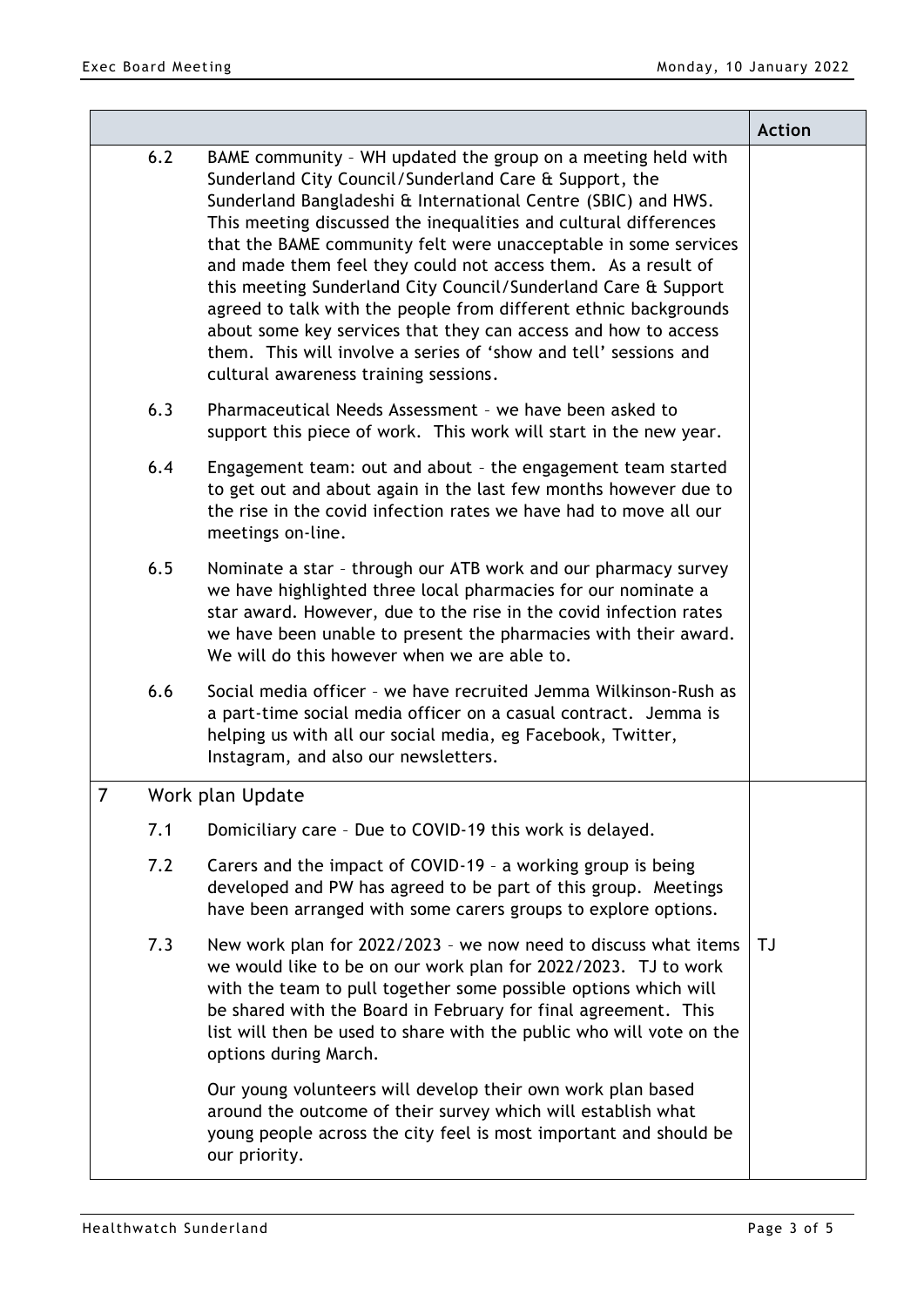|   |                                                                                                                                                                                                                                                                                |                                                                                                                                                                                                                                                                                                                     | <b>Action</b> |
|---|--------------------------------------------------------------------------------------------------------------------------------------------------------------------------------------------------------------------------------------------------------------------------------|---------------------------------------------------------------------------------------------------------------------------------------------------------------------------------------------------------------------------------------------------------------------------------------------------------------------|---------------|
| 8 |                                                                                                                                                                                                                                                                                | South Hylton surgery                                                                                                                                                                                                                                                                                                |               |
|   | Gemma Wilkinson-Rush has been working on a new way of collating our<br>trends data and will be producing a quarterly report highlighting the data<br>we have received for the staff and Board. A copy of the report for<br>September 2021-December 2021 was sent to the group. |                                                                                                                                                                                                                                                                                                                     |               |
|   | This report has highlighted feedback we have received from the patients<br>of South Hylton surgery. The Board now needs to decide what course of<br>action we should take.                                                                                                     |                                                                                                                                                                                                                                                                                                                     |               |
|   |                                                                                                                                                                                                                                                                                | After a discussion it was agreed that TJ should contact the<br>Practice Manager of this surgery to discuss the feedback we have<br>received. Further action to be discussed following this conversation.                                                                                                            | TJ            |
| 9 |                                                                                                                                                                                                                                                                                | Any other business                                                                                                                                                                                                                                                                                                  |               |
|   | 9.1                                                                                                                                                                                                                                                                            | Questionnaires - CC said in future if we have any surveys which<br>needed to be distributed, she would be able to give them to those<br>groups she attends.                                                                                                                                                         |               |
|   | 9.2                                                                                                                                                                                                                                                                            | Care Quality Commission (CQC) inspections - AG updated the<br>group on the CQC reports recently published on SELF NE Ltd.<br>SELF NE Ltd have three premises that provides care home<br>accommodation and support for people with a learning disability.<br>The CQC have given these services an inadequate rating. |               |
|   |                                                                                                                                                                                                                                                                                | We need to decide what course of action should HWS take<br>regarding these reports and any future reports where the CQC<br>have given the service in question an inadequate rating.                                                                                                                                 |               |
|   |                                                                                                                                                                                                                                                                                | AF said that Sunderland People First (SPF) have looked in detail<br>into these three reports and have highlighted several concerns<br>around the CQC inspections and what was uncovered by the CQC<br>inspections. A list of all SPF's concerns from these reports have<br>been supplied to the HWS office.         |               |
|   |                                                                                                                                                                                                                                                                                | After a lengthy discussion it was agreed that a working sub-group<br>should investigate what HWS could do to support SPF to get a<br>response from the CQC regarding their concerns. AG to organise<br>working sub-group.                                                                                           | AG            |
|   |                                                                                                                                                                                                                                                                                | SPFs concerns to be circulated to the Board. Any comments to be<br>sent to AG/TJ.                                                                                                                                                                                                                                   |               |